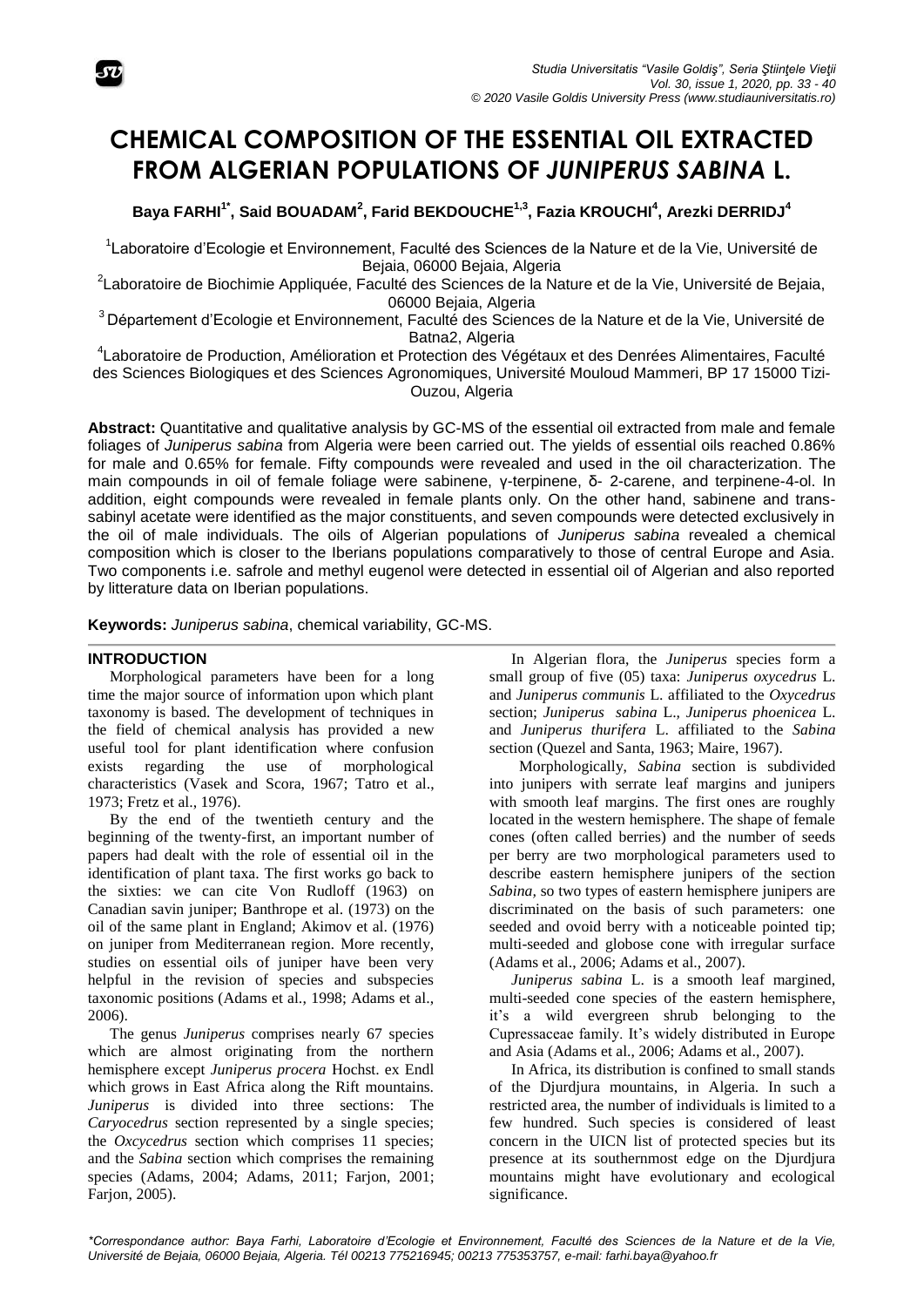Its geographical isolation from its other conspecifics might have led to its differentiation for morphological, biochemical and molecular characteristics including the chemical composition of essential oils, given that such marker proved to be useful in chemotypic discrimination of taxa, especially in coniferous groups.

Traditionally, plants of savin juniper have been used for cosmetic purposes and as spice in European cuisine. In many folk medicines, they have an abortive propriety (Pages et al., 1988), their oils, obtained by distillation of different parts of the plant (berries, leaves and wood), are applied for treatment of many diseases from leprosy, typhoid to tapeworm (Orhan et al., 2011).

To our knowledge, the volatile oils of Algerian savin juniper have not been analyzed so far. This study aims at:

 2) Providing a chemical profile of Algerian savin Juniper for comparisons with European and Asian populations of the species.

#### **MATERIAL AND METHODS Study area**

*Juniperus sabina* is presently found on three small stands of the Djurdjura mountains: Issig-issig, Targaouroumi and Assoual.The substrate is calcareous in all stands and the elevation is around 1900 above sea level. The stands are completely open with savin juniper as the main shrub. In October 2016, twigs of 10 male individuals were collected from Targa-ouroumi and those of the same number of female ones collected from Issig-issig. The geographical coordinates of the sampling sites are given in Table 1.

**Table 1.** 

The geographical coordinates of the sampling sites

| <b>Sampling</b><br>site | Latitude             | Longitude           | <b>Altitude</b>  |
|-------------------------|----------------------|---------------------|------------------|
| Targa-<br>ouroumi       | 36°27'49" N          | 4°11'22" E          | 1850 m           |
| Issig-issig             | $36^{\circ}28'35"$ N | $4^{\circ}05'53"$ E | $2000 \text{ m}$ |

The collected samples were sealed in plastic bags and brought in the same day into the laboratory where they were first identified using morphological characteristics, then washed and dried at ambient temperature for fifteen (15) days. A voucher specimen of the plant was deposited at the herbarium of the Laboratory of Botany, Faculty of Nature and Life Sciences, University of Bejaia, Algeria.

## **Extraction of the essential oils**

100g samples of male and female twigs were separately macerated in 400ml distilled water for 24hours and then subjected to a hydro-distillation for 4 hours using a Clevenger apparatus. The oil layer was separated from the aqueous one by decantation. Subsequently, the oil obtained was collected, dried over anhydrous sodium sulfate, transferred to sealed vials and conserved at -20°C until GC-MS analysis.

#### **The gas chromatography-mass spectrometry (GC-Ms) analysis of the essential oils**

The GC–MS analysis of the essential oil of *Juniperus sabina* samples was performed using a GC– MS Shimadzu QP2010 equipped with a non-polar column SE30 (30 m . 0.22 i.d. mm. film thickness 0.25 µm). For GC–MS detection, a quadrupole detector type

EI 70eV was used. Inert helium was used as a carrier gas at a constant flow rate of 0.77 ml. min-1. Injector temperature was set at 250°C and 300°C. The oven temperature was programmed from 50°C to 180°C at 5 °C min-1 and then held isothermally for 20 min and finally raised to 300°C at 10°C min<sup>-1</sup>. 0.5 $\mu$ l samples were injected with a splitting ratio of 20.0 in split mode. Identification of the essential oil compounds was based on GC retention time, computer matching of mass spectra with standards (Nist 05 standard reference database of GC–MS systems).

#### **RESULTS AND DISCUSSIONS Essential oils yield**

The essential oils isolated separately from twigs of male and female plants of *Juniperus sabina* were yellow and have a pungent odor. The female plants and the male ones yielded 0.65 %, and 0.86% (v/w dried material) of essential oil respectively. In Table 2 were indicated the yields of essential oils from different parts of *Juniperus sabina* harvested in various geographic regions. It showed that our results, as well as the results reported in the literature, varied in the same interval, they were situated between 0.6 % as the lowest limit and 2.8% as the highest content.

**Table 2.** 

The yields of *Juniperus sabina* as reported in the literature

| Authors and country                      | Parts of<br>plant | Yield (%v/w) |
|------------------------------------------|-------------------|--------------|
| Netherlands: Koedam and<br>Looman (1980) | ТB                | 2.8%         |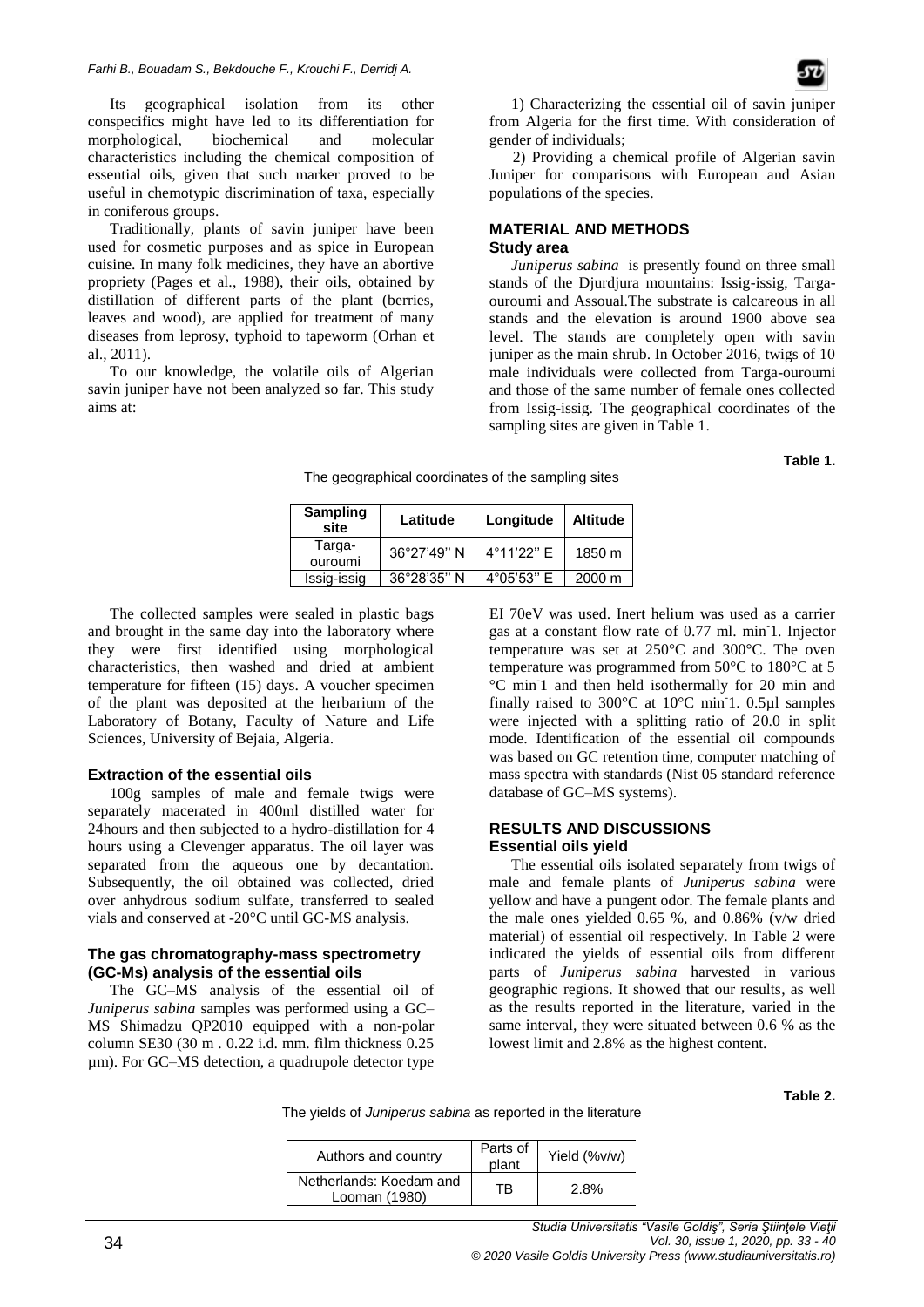*Chemical composition of the essential oil extracted from Algerian populations of Juniperus sabina L.*

| China: Adams et al. (1998)             |               | $1.5 - 1.9%$                                |
|----------------------------------------|---------------|---------------------------------------------|
| Iran: Emami et al. (2007;<br>2009)     | LM<br>LF<br>F | $0.6\%$ ; 1.1%<br>1%: 0.75%<br>$1.5\%$ ; 1% |
| Iran: Assili et al. (2010)             | LM<br>LF<br>F | 0.6%<br>$1\%$<br>1.5%                       |
| North of Iran: Asgary et al.<br>(2013) | BMT<br>BFT    | 1%<br>0.76%<br>0.92%                        |

Meaning of abbreviations: TB (terminal branches), L (leaves), LM (leaves male), LF (leaves female), F (fruits), BMT (branchlets of male tree), BFT (branchlets of female tree).

#### **Composition of the oil of female individuals**

A GC-MS total ion chromatogram (TIC) of the essential oil obtained from female foliage of *Juniperus sabina* harvested at Issig Issig station is given in Figure1.

As can be seen in Table 3, about 80 peaks were revealed and fifty (50) compounds were identified representing about 86 % of the total chemical composition.

The constituents of the volatile oil are dominated by monoterpene hydrocarbons, followed by oxygenated

monoterpenes and then by the fraction of sesquiterpenes. Sabinene was the main compound of the oil of of *J. sabina* female twigs with 16.69%. It is accompanied by γ-terpinene  $(11.60\%)$ , 2-carene (10.46%), terpinene-4-ol (9.93%), myrcene (5.92%), 3 carene (4.55%) and β-phellandrene (4.21%). Smaller amounts of α-pinene, α-phellandrene, methyl citronellate, D-limonene, α-thuyene, δ-cadinene, 6,7 dihydroeugenol, elemol and 1,4-cineol were also identified.



**Fig.1** Chromatogram of the constituents of essential oil of *Juniperus sabina* female plants.

Such compounds had moderate contents ranging between 1% and 4%. Twenty-five other compounds identified were present with weak concentrations varying between 0.1% and 1%. And finally, 6

components, having contents lower than 0.1%, were considered as traces.

It's although, important to emphasize the absence of trans-sabinyl acetate in the oil of Algerian females of *Juniperus sabina*.

## **Table 3.**

Chemical composition of the essential oil of *Juniperus sabina* female plants

| <b>NIº</b> | Compound                         | Peak number | Time retention | %     |
|------------|----------------------------------|-------------|----------------|-------|
|            | 2-ethyl-2-methyl-1,3-propanediol |             | 03.764         | 0.13  |
|            | α-thuvene                        |             | 04.400         | 2.59  |
|            | $\alpha$ -pinene                 |             | 04.538         | 3.85  |
|            | <b>B-thuiene</b>                 |             | 04.693         |       |
|            | camphene                         |             | 04.814         | 0.15  |
|            | sabinene                         |             | 05.501         | 16.69 |

Studia Universitatis "Vasile Goldiş", Seria Ştiinţele Vieţii Vol. 30, issue 1, 2020, pp. 33 - 40 © 2020 Vasile Goldis University Press (www.studiauniversitatis.ro)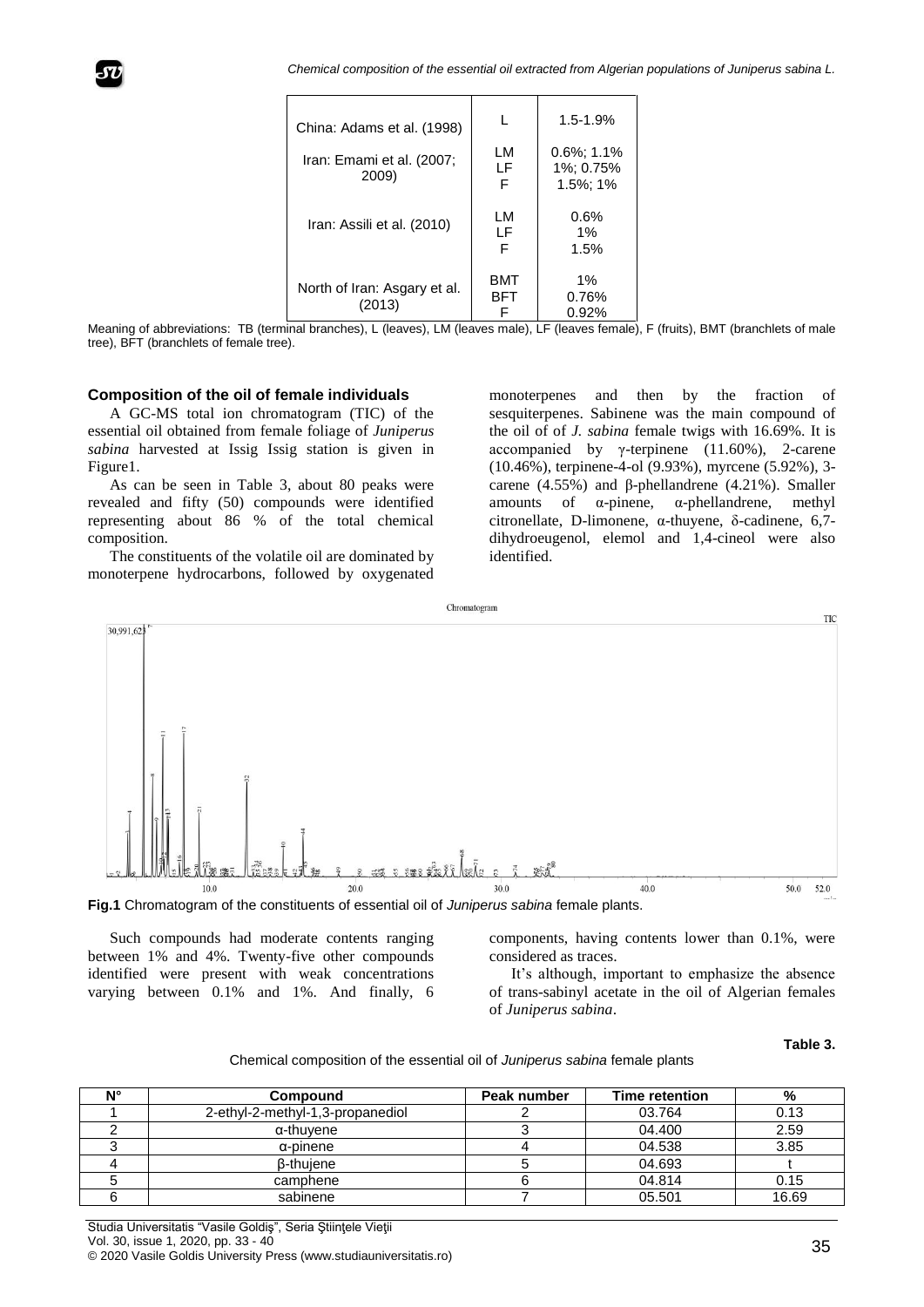

| 7               | myrcene                       | 8               | 06.101 | 5.92  |
|-----------------|-------------------------------|-----------------|--------|-------|
| 8               | α-phellandrene                | $\overline{9}$  | 06.392 | 3.61  |
| $\overline{9}$  | 1,4-cineol                    | $\overline{10}$ | 06.680 | 1.09  |
| 10              | 2-carene                      | 11              | 06.820 | 10.46 |
| 11              | p-cymene                      | 12              | 06.893 | t     |
| $\overline{12}$ | β-phellandrene                | 13              | 07.117 | 4.21  |
| $\overline{13}$ | D-limonene                    | $\overline{14}$ | 07.201 | 3.27  |
| 14              | β-ocimene                     | $\overline{15}$ | 07.574 | t     |
| $\overline{15}$ | cis-β-ocimene                 | 16              | 07.944 | 0.87  |
| 16              | y-terpinene                   | $\overline{17}$ | 08.251 | 11.6  |
| $\overline{17}$ | cis sabinene hydrate          | $\overline{18}$ | 08.360 | 0.03  |
| 18              | isolimonene                   | $\overline{19}$ | 08.574 | 0.13  |
| $\overline{19}$ | 3-carene                      | $\overline{21}$ | 09.305 | 4.55  |
| 20              | linalool                      | $\overline{22}$ | 09.703 | 0.71  |
| 21              | thujone                       | $\overline{23}$ | 09.920 | t     |
| $\overline{22}$ | trans-rose oxide              | $\overline{24}$ | 10.110 | 0.17  |
| $\overline{23}$ | trans sabinene hydrate        | $\overline{26}$ | 10.347 | 0.16  |
| $\overline{24}$ | 1-terpineol                   | $\overline{27}$ | 10.880 | 0.09  |
| $\overline{25}$ | citronellal                   | $\overline{31}$ | 11.561 | 0.29  |
| 26              | terpinene-4-ol                | 32              | 12.568 | 9.93  |
| $\overline{27}$ | $\alpha$ terpineol            | 33              | 13.019 | 0.38  |
| 28              | cis-4-decenol                 | 34              | 13.227 | 0.12  |
| 29              | isopropenylanisole            | 38              | 14.163 | 0.16  |
| 30              | a-citronellol                 | 39              | 14.607 | 0.11  |
| 31              | 6,7dihydroeugenol             | 40              | 15.058 | 2.34  |
| $\overline{32}$ | piperitone                    | $\overline{41}$ | 15.200 | 0.12  |
| 33              | methyl citronellate           | 44              | 16.410 | 3.35  |
| $\overline{34}$ | bornyl acetate                | 46              | 17.092 | 0.16  |
| 35              | copaene                       | $\overline{51}$ | 21.253 | t     |
| 36              | <b>B-bourbonene</b>           | 52              | 21.483 | t     |
| $\overline{37}$ | β-elemene                     | 54              | 21.885 | 0.16  |
| $\overline{38}$ | caryophyllene                 | 55              | 22.770 | t     |
| 39              | germacrene B                  | $\overline{56}$ | 23.537 | 0.14  |
| 40              | β-cubenene                    | 60              | 24.435 | 0.12  |
| 41              | β-amorphene                   | 61              | 25.007 | 0.11  |
| 42              | y-muurolene                   | 62              | 25.139 | 0.36  |
| 43              | β-cadinene                    | 65              | 25.721 | 0.10  |
| 44              | $\alpha$ -muurolene           | 66              | 26.205 | 0.72  |
| $\overline{45}$ | $\overline{\delta}$ -cadinene | $\overline{68}$ | 27.289 | 2.37  |
| 46              | elemol                        | 72              | 28.635 | 1.44  |
| 47              | β-eudesmol                    | 75              | 32.379 | 0.19  |
| $\overline{48}$ | tau-cadinol                   | 76              | 32.502 | 0.09  |
| 49              | α-eudesmol                    | 78              | 33.148 | 0.14  |
| 50              | α-cadinol                     | 79              | 33.269 | 0.68  |

Content values less than 0.1 are denoted traces (t)

## **Composition of the oil of** *Juniperus sabina* **male individuals**

In the second part of this study, a GC-MS total ion chromatogram (TIC) of the essential oil obtained from male plants of *Juniperus sabina* collected at Targaouroumi stand is presented in Figure 2. Nearly eighty (80) peaks were revealed and fifty (50) compounds were identified which represent about 90% of the total

chemical composition. Three groups of constituents were determined. The first group was represented by monoterpene hydrocarbons; the second group was constituted by oxygenated monoterpenes and the third group contained the sesquiterpenic fraction. In previous study on Bulgarian savin juniper, Semerdjieva et al. (2019) found similar fractions.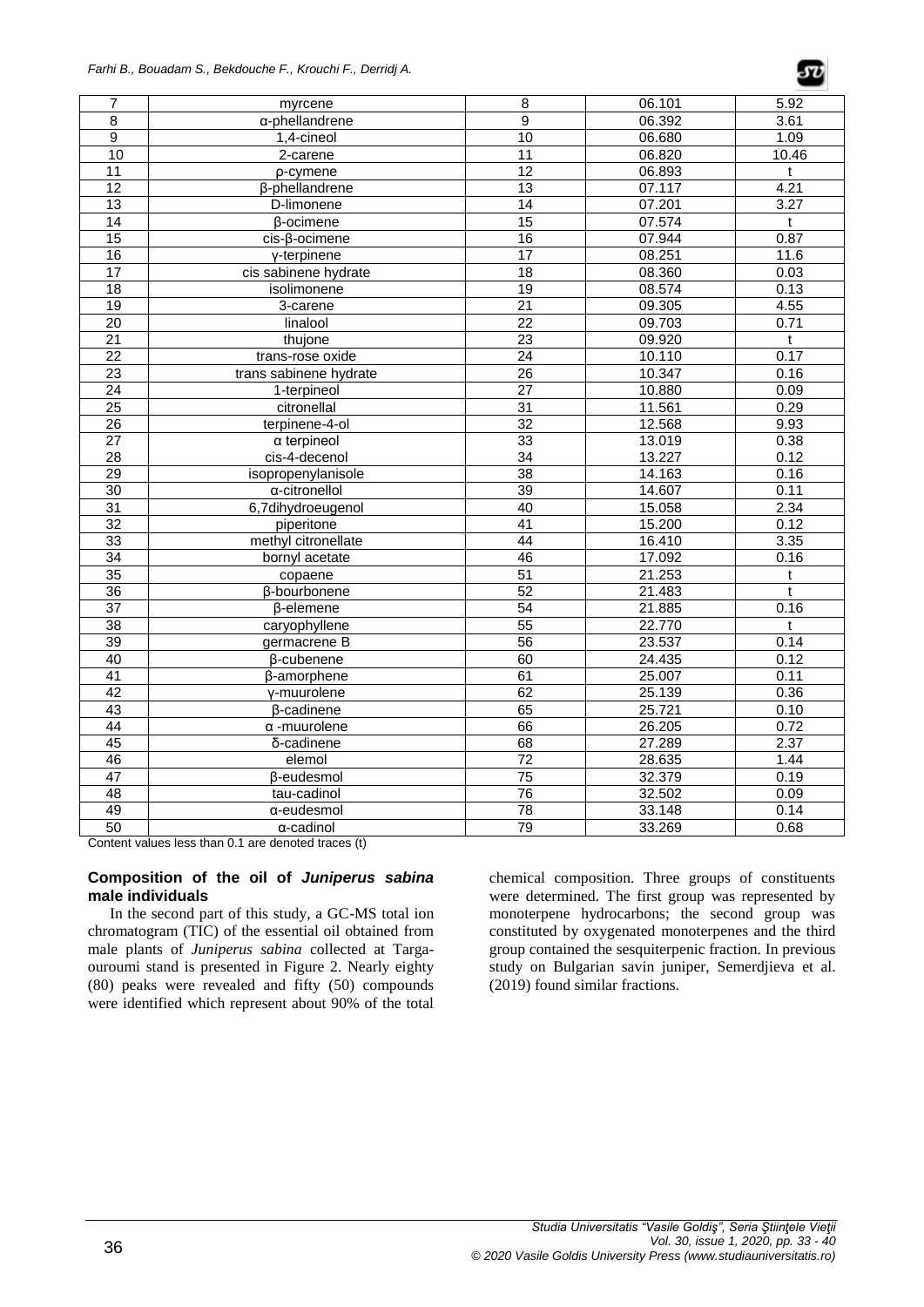



As shown in Table 4, sabinene and trans-sabinyl acetate were the main compounds with the highest contents in the composition of the oil analyzed (18.40% and 37.79% respectively).

In adition to these two compounds, we identified small contents of other molecules which are in a deceasing order: 2-carene (4.45%), γ-terpinene (4.44%), terpinene- 4-ol (3.19), myrcene (2.68%), safrole (2.40%), ρ-cymene (2.32%), D-limonene (1.83%), β-phellandrene (1.81%), α-Pinene (1.73%), 3 carene (1.73%), methyl eugenol (1.71%), δ-cadinene (1.48%), thujone (1.26%), α-thujene (1.08%).

A third category of metabolites with contents fluctuating from 0.1% to 1% were identified, and consisted of: cis-β-ocimene (0.97%), α-cadinol (0.53%), methyl citronellate (0.50%), tau-cadinol (0.43%), 6,7 dihydroeugenol (0.39%), α.-muurolene (0.38%), p-isopropenylanisole (0.36%), 1,4-cineol, trans linalool oxide (0.32%), β-elemene (0.17%), αterpineol (0.16%), γ-muurolene (0.15%), β-eudesmol (0.15%), bornyl acetate (0.13%), linalool (0.12%) and γ-elemene  $(0.11\%)$ . Finally, fifteen compounds were quantified and qualified as traces because of their very low rates less than 0.1%.

#### **Table 4.**

| Chemical composition of the essential oil of <i>Juniperus sabina</i> male plants |  |
|----------------------------------------------------------------------------------|--|
|                                                                                  |  |

| $N^{\circ}$      | Compound                         | Peak number    | <b>Time retention</b> | %           |
|------------------|----------------------------------|----------------|-----------------------|-------------|
|                  | 2-ethyl-2-methyl-1,3-propanediol |                | 03.761                | 0.06        |
| $\overline{c}$   | $\alpha$ -thujene                | $\overline{c}$ | 04.394                | 1.08        |
| 3                | $\alpha$ -pinene                 | 3              | 04.531                | 1.73        |
| 4                | β-thujene                        | 4              | 04.688                | t           |
| 5                | camphene                         | 5              | 04.810                | t           |
| $\overline{6}$   | sabinene                         | 6              | 05.489                | 18.40       |
| 7                | myrcene                          | 7              | 06.079                | 2.68        |
| 8                | α-phellandrene                   | 8              | 06.376                | 1.53        |
| $\boldsymbol{9}$ | 1,4-cineol                       | 9              | 06.680                | 0.32        |
| 10               | 2-carene                         | 10             | 06.792                | 4.45        |
| 11               | p-cymene                         | 11             | 06.888                | 2.32        |
| 12               | β-phellandrene                   | 12             | 07.103                | 1.81        |
| 13               | D-limonene                       | 13             | 07.188                | 1.83        |
| 14               | tans-β-ocimene                   | 14             | 07.574                | $\mathbf t$ |
| 15               | cis-β-ocimene                    | 15             | 07.944                | 0.97        |
| 16               | y-terpinene                      | 16             | 08.218                | 4.44        |
| 17               | cis sabinene hydrate             | 17             | 08.360                | t           |
| 18               | isolimonene                      | 19             | 08.573                | t           |
| 19               | terpinolene                      | 20             | 09.110                | 0.22        |
| 20               | 3-carene                         | 21             | 09.293                | 1.73        |
| 21               | trans linalool oxide             | 22             | 09.491                | 0.32        |
| 22               | linalool                         | 23             | 09.712                | 0.12        |
| 23               | thujone                          | 24             | 09.915                | 1.26        |
| 24               | carveol                          | 26             | 10.233                | t           |
| 25               | trans sabinene hydrate           | 27             | 10.366                | t           |
| 26               | terpinene- 4-ol                  | 35             | 12.517                | 3.19        |
| 27               | α-terpineol                      | 36             | 13.037                | 0.16        |

Studia Universitatis "Vasile Goldiş", Seria Ştiinţele Vieţii Vol. 30, issue 1, 2020, pp. 33 - 40 © 2020 Vasile Goldis University Press (www.studiauniversitatis.ro)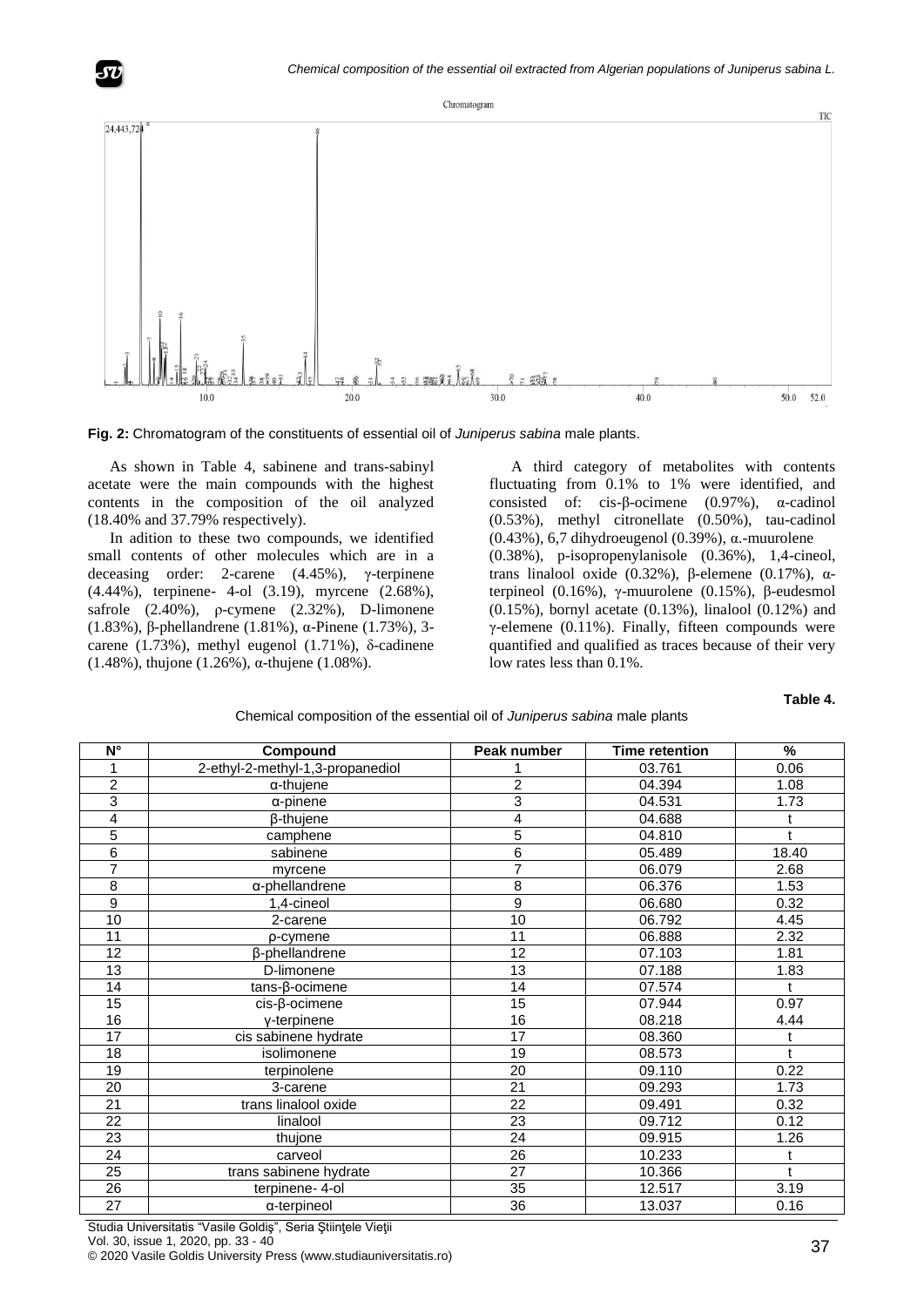| 28 | cis-4-decenol         | 37 | 13.235 |       |
|----|-----------------------|----|--------|-------|
| 29 | isopropenylanisole    | 39 | 14.177 | 0.36  |
| 30 | a-citronellol         | 40 | 14.640 |       |
| 31 | 6,7 dihydroeugenol    | 41 | 15.084 | 0.39  |
| 32 | methyl citronellate   | 43 | 16.412 | 0.50  |
| 33 | safrole               | 44 | 16.781 | 2.4   |
| 34 | bornyl acetate        | 45 | 17.111 | 0.13  |
| 35 | trans-sabinyl acetate | 46 | 17.607 | 37.79 |
| 36 | methyl eugenol        | 52 | 21.681 | 1.71  |
| 37 | β-elemene             | 53 | 21.901 | 0.17  |
| 38 | caryophyllene         | 54 | 22.789 | 0.11  |
| 39 | v-elemene             | 55 | 23.549 | 0.11  |
| 40 | β-cubenene            | 56 | 24.453 |       |
| 41 | β-amorphene           | 57 | 25.019 |       |
| 42 | y- muurolene          | 58 | 25.140 | 0.15  |
| 43 | <b>B-cadinene</b>     | 61 | 25.736 | 0.09  |
| 44 | α- muurolene          | 63 | 26,215 | 0,38  |
| 45 | δ-cadinene            | 65 | 27.290 | 1.48  |
| 46 | cadina-1,4-diene      | 66 | 27.615 |       |
| 47 | β-eudesmol            | 72 | 32.399 | 0.15  |
| 48 | tau-cadinol           | 74 | 32.813 | 0.43  |
| 49 | α-eudesmol            | 75 | 32.973 | 0.13  |
| 50 | α-cadinol             | 77 | 33.282 | 0.53  |
|    |                       |    |        |       |

Content values less than 0.1 are denoted traces (t)

Quantities of oils presently obtained by hydro distillation of male and female plants in this study are comparable with values found by Asili et al. (2010); Nikolić et al. (2016); Zheljazkova et al. (2018).

The present study showed similar contents of sabinene in oils of both male and female plants (18.40% and 16.69 respectively).

Such values are concordant with those reported in many other studies (Von rudloff, 1963; Fretz et al., 1976; Koedam et al., 1980; Fournier et al., 1991; Adams et al., 2006; Emami et al., 2009; Nikolić et al., 2016). On the opposite, sabinyl acetate, the other main constituent of the oil extracted from male plants, was completely lacking in female plants. This is the most obvious difference between females and males which may be therefore chemically discriminated.

Many researchers reported the irregular occurrence of sabinyl acetate. For example, Fretz et al. (1976) did not find such compound in the oil of savin juniper collected at Secrest arboretum, Ohio; Adams et al. (2006) did not detect this molecule in the oil of Pyrenean population of savin juniper, but these sources did not specify the gender of individuals. While the absence of such a compound among female cones of savin juniper was reported by Emami et al. (2009) on Iranian populations; by Nikolić et al. (2016) on Macedonian ones and by Zheljazkova et al. (2018) on Bulgarian ones. Other differences concerning constituents with lower levels were observed in the present study. On one side, eight compounds (transrose oxide, 1-terpinol, citronellal, piperitone, copaene, β-bourbonene, germacrene B, elemol) were detected in oil extracted from females but were absent in males. On the other side, seven substances (terpinolene, translinalool oxide, carveol, safrole, methyl eugenol, γelemene, humulene, cadina-1,4-diene) were found to be specifically present in the composition of the oil from males. The noticeable disparities between females and

males in the quantities of each constituent, especially the amounts of γ-Terpinene and 2-carene, might contribute to discrimination between females and males of savin juniper. In general, several factors have an important influence on the chemical composition of essential oils. These factors are genetic in relation to the variability inside the taxon as well as environmental, seasonal and geographical (Adams, 1970; Fretz et al., 1976).

## **CONCLUSION**

By the achievement of this analysis, we can establish that within Algerian populations of *Juniperus sabina* differentiation could be made between male and female individuals on the basis of their oils chemical composition. Female individuals were exempt from trans-sabinyl acetate, they had eight specific components and they had much more contents of γterpinene, terpinene-4-ol, 2-carene, myrcene and 3 carene. Meanwhile, male plants accumulated important concentrations of trans-sabinyl acetate and they can be recognized by the content of seven specific compounds. As expected, Algerian populations had a chemical profile closer to the Iberian population by the presence of safrole and methyl eugenol, those constituents have been revealed in the essential oils of Seirra Nevada an Pyrenean savin juniper, and they are lacking in central European and Asian plants.

It should be indicated that some compounds might be polymorphic within populations; consequently, they should be identified and the variations in their contents should not be taken as discriminating factors between different populations.

# **AUTHORS CONTRIBUTIONS**

Baya Farhi: laboratory manipulation, methodology, writing of original draft; Farid Bekdouche: supervision; Farid Bekdouche and Said Bouadam: field sampling;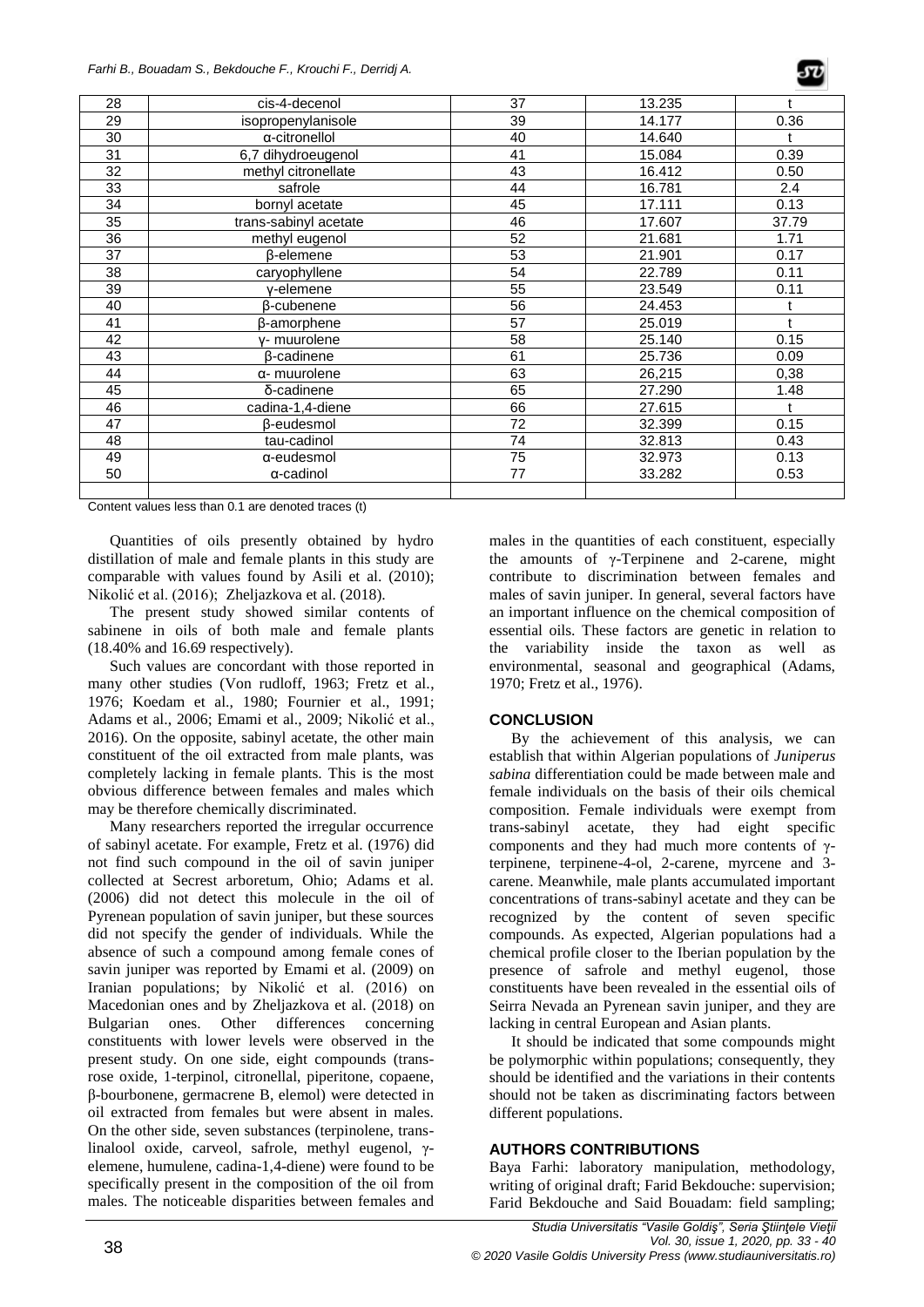



Said Bouadam: identification of compounds and data processing; Fazia Krouchi: data validation, writing and editing; Arezki Derridj: proposition of the species and the problematic.

# **FUNDING**

No source of funding has been provided for this work.

# **CONFLICT OF INTEREST**

The authors declare no conflict of interest.

## **REFERENCES**

- Adams RP, Seasonal Variation of Terpenoid Constituents in Natural Populations of *Juniperus pinchotii* Sudw. Phytochemistry, 09, 397-402.1970.
- Adams RP, Juniper of the World: the genus Juniperus, Vancouver Trafford Publishing Co, Canada, 275p. 2004.
- Adams RP, Junipers of the World: the genus *Juniperus*, 3rd edition, Vancouver Trafford Publishing Co. Canada, 426p. 2011.
- Adams RP, Dembitsky AD, Shatar S, The leaf essential oils and taxonomy of *Juniperus centrasiatica* Kom., *J. jarkendensis* Kom. *J .pseudosabina* Fisch., Mey. & Ave-Lall., *J. sabina* L. and *J. turkestanica* Kom. from central Asia. Journal of Essential Oils Research, 10,489-96. 1998.
- Adams RP, Nguyen S, Liu, JQ, Geographic variation in the leaf essential oils of *Juniperus sabina* L. and *J. sabina* var. *arenaria (*E.H. Wilson) Farjon. Journal of Essential Oils Research, 18, 479–502, 2006.
- Adams RP, Schwarzbach AE, Nguyen S, Morris AJ, Liu JQ, Geographic variation in *Juniperus sabina* L., *J. sabina var arenaria* (E. H. Wilson) Farjon, *J. sabina var davurica* (Pall.) Farjon and *J. sabina var mongolensis* R.P.Adams. Phytologia, 89,153-166, 2007.
- Akimov YA, Kuznetsov SI, Nilov GI, Chirkina NN, Korylova RM, Litvinenko RM, Essential oils of *Juniperus* from the ancient Mediterranean region, composition, properties and prospective of use. Tr. Nikitsk. Journal of Botany Sad, 69, 79-93, 1976.
- Asgary S, Nadri GA, Sahebkar A, Ardekani MRS, Kasherd T, Aslani S, Airin A, Emami SA, Essential oils from the fruits and leaves of Juniperus sabina possess inhibitory activity against protein glycation and oxidative stress: an in vitro phytochemical investigation. The Journal of Essential Oil Research, 25, 70–77. 2013.
- Asili J, Emami SA, Rahimizadeh M, Fazly-Bazzaz BS, Hassanzadeh MK, Chemical and antimicrobial studies of *Juniperus sabina* L. and *Juniperus foetidissima* Willd. essential oils. Journal of Essential Oil Bearing Plants, 13(1), 25-36, 2010.
- Banthrope DV, Davies S, Catford C, Williams R, Monoterpene patterns in *Juniperus* and *Thuja* species. Planta Medica, 23, 64-69, 1973.
- Emami SA, Shahidi N, Hassanzadeh-Khayyat HM, Antioxidant activity of the essential oils of different parts of *Juniperus sabina* L. and *Juniperus foetidissima* Willd. (Cupressaceae). International Journal of Essential Oil Therapeutics, 3, 163-170, 2009.
- Farjon A, World checklist and bibliography of conifers. 2<sup>nd</sup> Edition, Royal Botanic Gardens Press Kew. London, 226p, 2001.
- Farjon A, A monograph of Cupressaceae and Sciadopitys. Royal Botanic Gardens Press, Kew, London, 2005.
- Fournier G, Pages N, Fournier C, Callan G, Contribution to the study of the essential oil of various cultivars of *Juniperus sabina.* Planta Medica, 57, 392-394, 1991.
- Fretz TA, Sydnor D, Cobbs MR, Monoterpene composition of foliage of 9 juniper us species. Scientia Horticulturae, 5, 85-91, 1976.
- Koedam A, Looman A, Effect of pH during distillation on the composition of volatile oil from *Juniperus sabina* Planta Medica, Journal of medicinal plant research, supplement, 22-28, 1980.
- Maire R, La flore de l'Afrique du Nord, Encyclopédie biologique. - Paris, France: Editions Paul Lechevalier, 1967.
- Nikolić B, Vasilijević B, Mitić-Ćulafić D, Lesjak M, Vuković-Gačić B, Dukić NM, Knežević-Vukčević J, Screening of the antibacterial effect of *Juniperus sibirica* and *Juniperus sabina* essential oils in a microtitre plate-based MIC assay. Botanica serbIca, 40, 43-48, 2016.
- Orhan N, Erdogan I, Orhan-Ergun F, Insights into cholinesterase inhibitory and antioxidant activities of five *Juniperus* species. Food and Chemical Toxicology. 49: 2305–2312, 2011.
- Pages N, Fournier C, Chamorro G, Salazar M, Paris M, Boudene C, Teratological Evaluation of *Juniperus sabina* Essential Oil in Mice. Planta Medica, 55, 144-146, 1989.
- Quezel P, Santa S, Nouvel Flore de l'Algérie et des régions désertiques méridionales. -Paris, France: Centre National de la Recherche Scientifique, 1962.
- Semerdjieva IB, Shiwakoti S, Cantrell CL, Zheljazkov VD, Astatkie T, Schlegel V, Radoukova T, Hydrodistillation Extraction Kinetics Regression Models for Essential Oil Yield and Composition in *Juniperus virginiana*, *J. excelsa*, and *J. sabina*. Molecules,24, 986-1003, 2019.
- Tatro VE, Scora RW, Vasek FC, Kumamoto J, Variations in the leaf oils of three species of Juniperus. American Journal of Botany, 60, 236-241, 1973.
- Vasek FC et Scora RW, Analysis of the oil of western North American juniper by gas-liquid chromatography. American Journal of Botany, 54, 781-789, 1967.